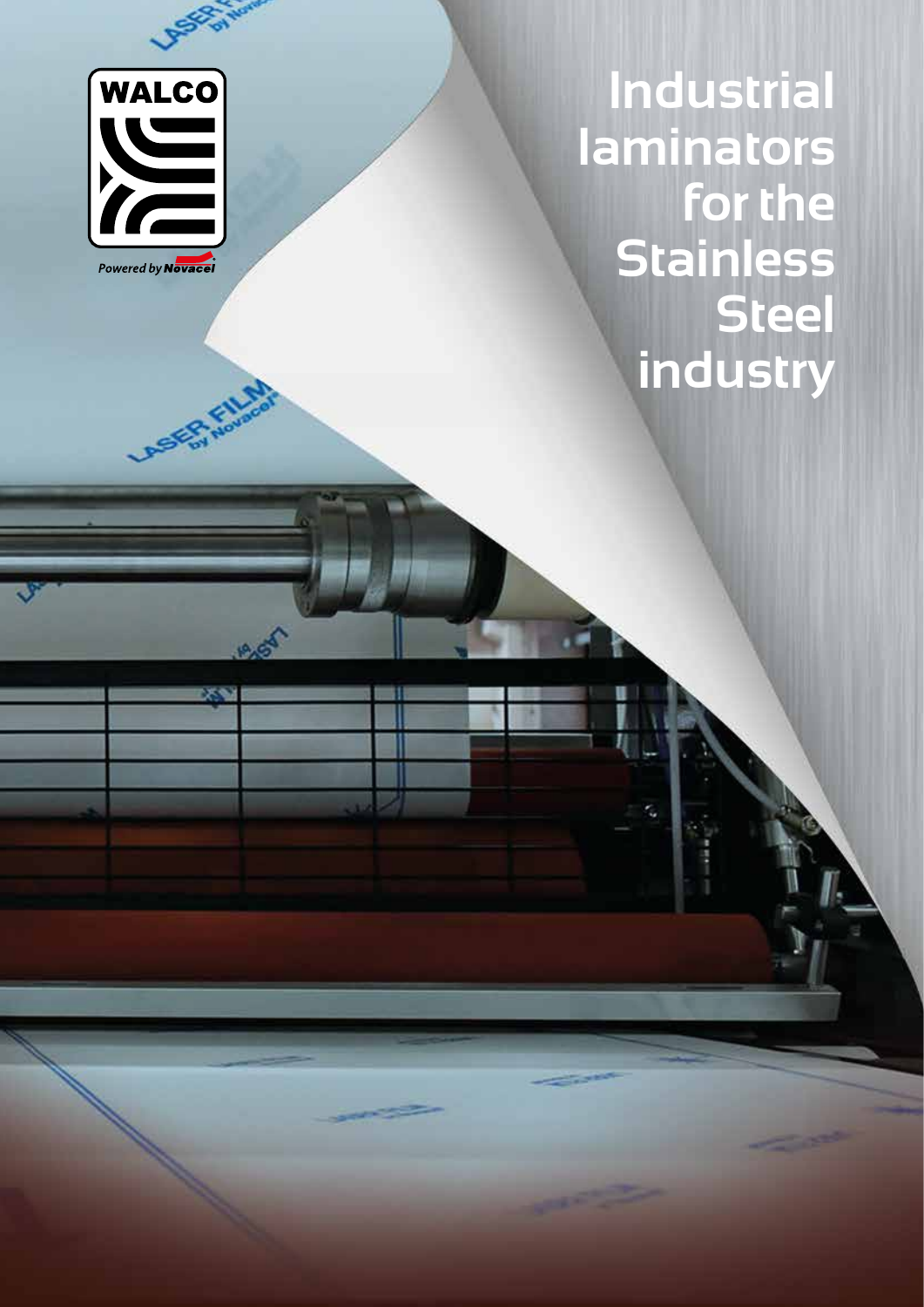

# **IN-LINE AND OFF-LINE LAMINATORS**

**VALCO** 

# **TX PRECISION**





#### **Thickness**

0.5 mm to 80 mm (0.02'' to 3.15'')

### **Cutting system**  Automatic



- Negative & positive cut
- Cut-to-edge
- Possibility to apply several pieces of protective film to the same substrate
- Automatic film tension control (no film elongation)
- Servo-positioning according to substrate thickness
- Application to top, bottom or both faces
- Antistatic bar on request



**Ma** 

*Complies with EU machinery directive 2006/42/EC*

**Book**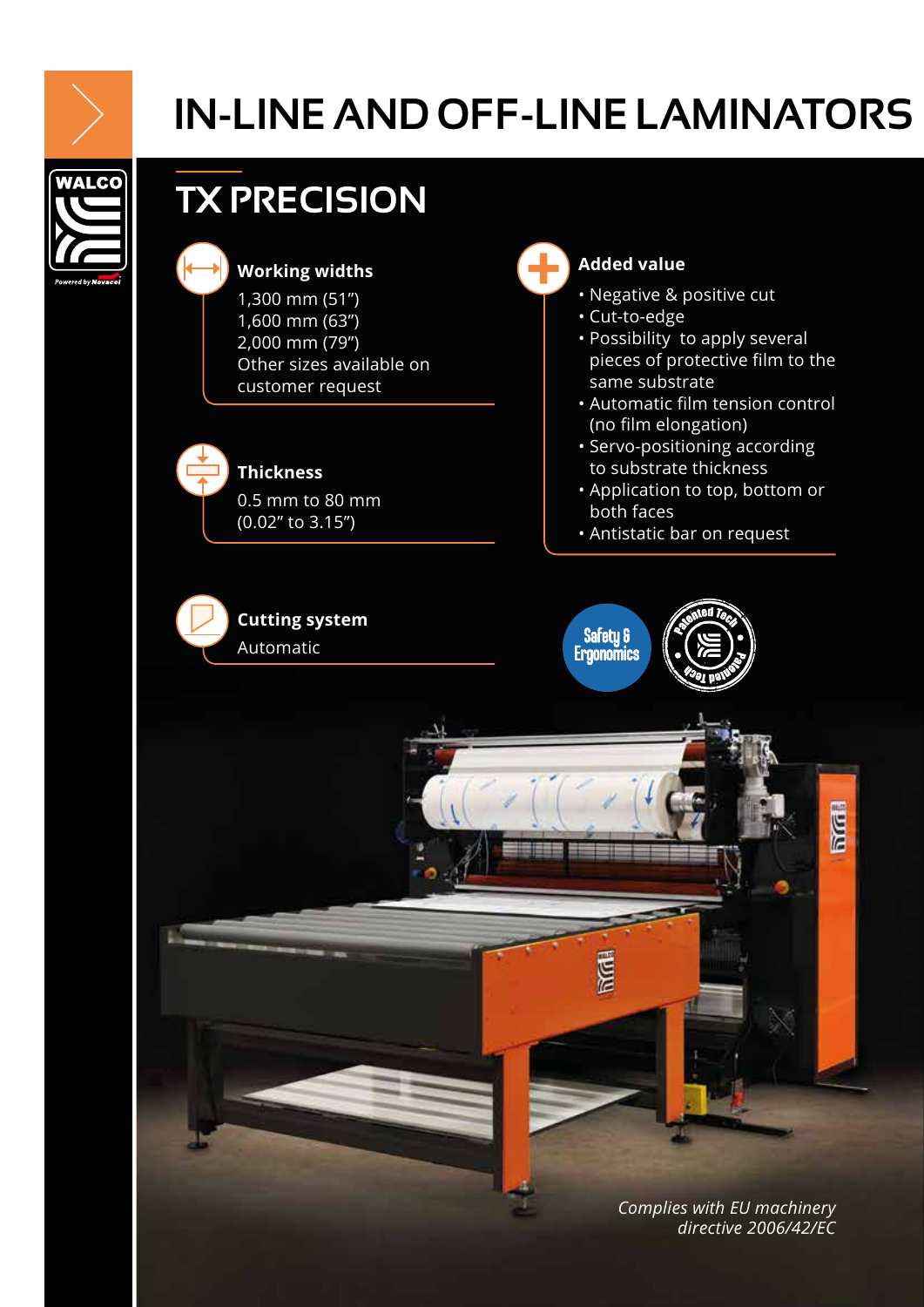# **FOR THE STAINLESS STEEL INDUSTRY**

# TX

### **Working widths**

1,250 mm (49") 1,500 mm (59") 2,000 mm (79") Other sizes available on customer request

#### **Added value**

- Cut-to-edge
- Quick and easy film changeover
- Application to top, bottom or both faces
- Antistatic bar on request

### **Thickness**

0.5 mm to 6 mm (0.02" to 0.24") Other sizes available on customer request

### **Cutting system**  Automatic



*Complies with EU machinery directive 2006/42/EC*

# **WALCO® LAMINATORS**

- **Perfect film application on your stainless steel substrates:** 
	- Bubble-free
	- Wrinkle-free
	- No film elongation
- Safety & Ergonomics
- Easy to use
- **Industrial & compact**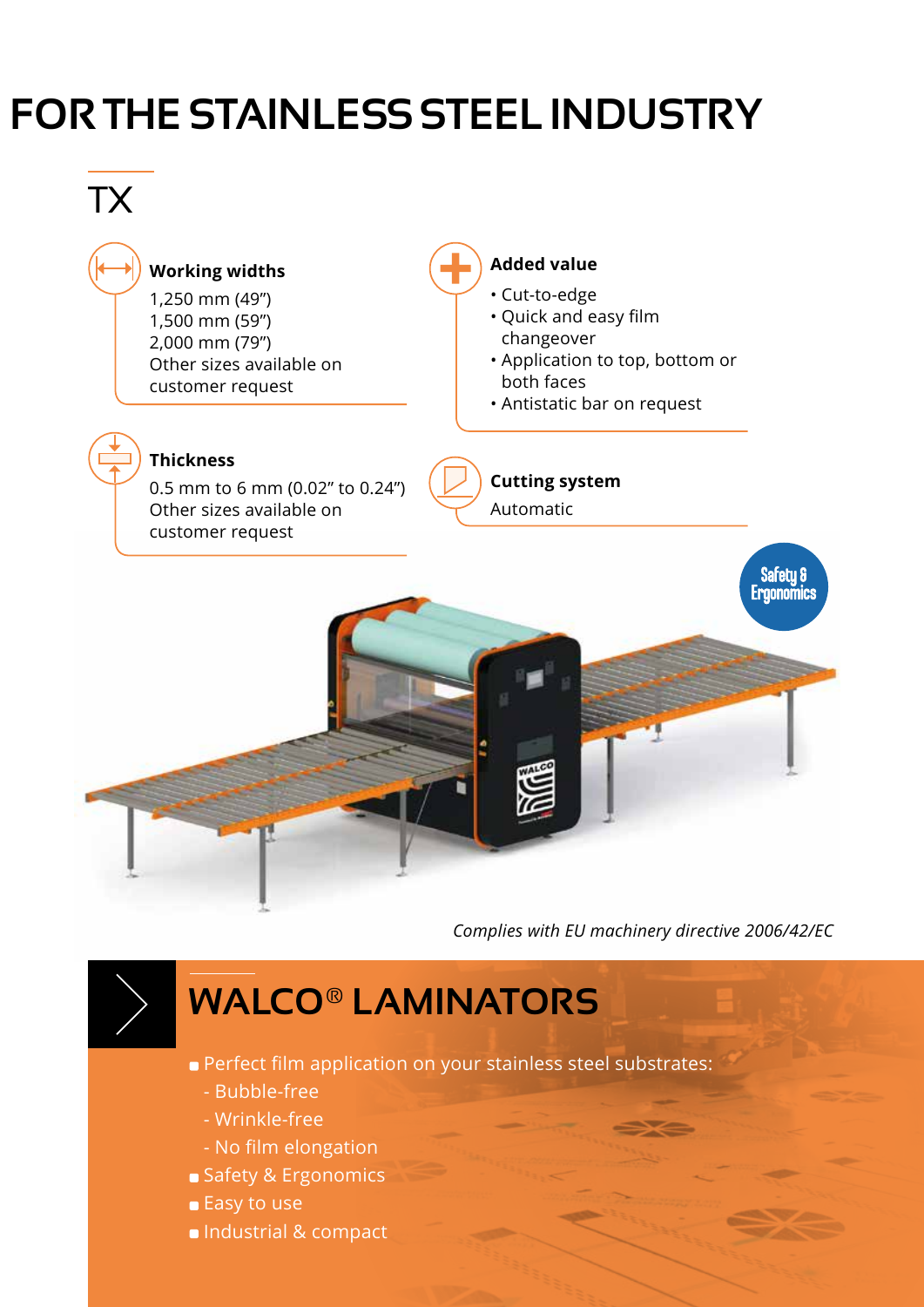# I WALCO

### **Working widths**

1,320 mm (52") 1,575 mm (62") Other sizes available on customer request

#### **Added value**

- Start and stop LED light for safety
- Control panel
- Application to top, bottom or both faces
- Foot control on request
- Antistatic bar on request

### **Thickness**

0.5 mm to 6 mm (0.02" to 0.24") Other sizes available on customer request

**Cutting system**  Manual



*Complies with EU machinery directive 2006/42/EC*

WALCO® especially recommends NOVACEL® temporary protective films for: Movacel



#### **s** Stainless steel LASER cutting **applications**





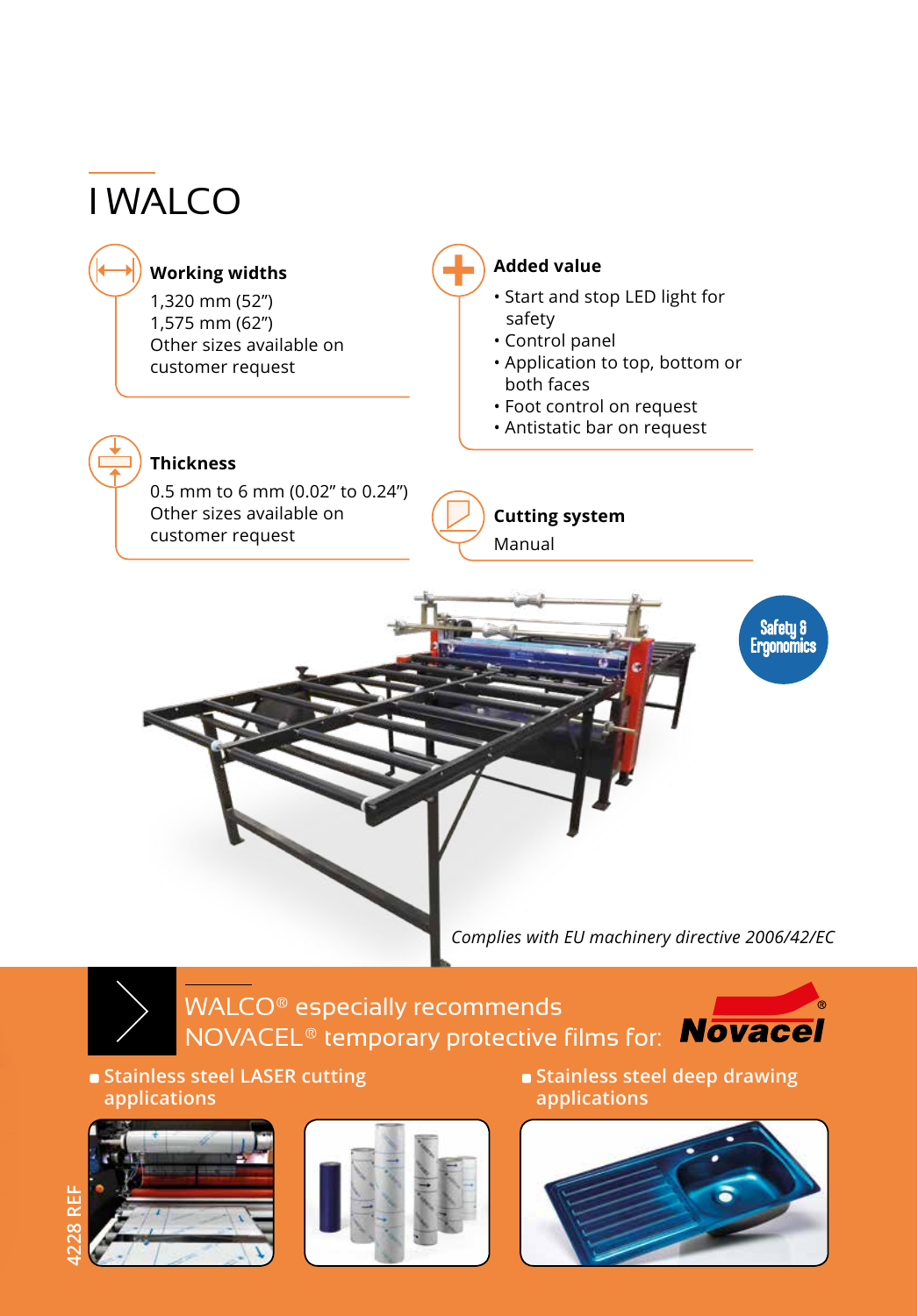$WALCO<sup>®</sup>$  is a strong brand formed by three skilled and talented companies specialized in laminators, based in Western Europe & the US.

In 2017,  $WALCO^@$  joined the leader in temporary protective films, NOVACEL®, and became the first global engineering group dedicated to the protection for all sensitive substrates.





## 3 KEY FEATURES

- **Innovation & design**
- **Responsiveness and a customer-oriented mindset**
- **Safety & ergonomics**

Plus all the strength provided by over 60 years of shared experience in laminators.

## VALUES FOR CUSTOMERS

- **Innovation**
- **EXTERGHEET Listening to & advising our customers to meet their** protection challenges
- **Meeting our commitments (design to cost, on-time** delivery)
- **Long-term support**

## CUSTOMER SERVICES

- **Engineering: design, production and support**
- **Installation: FAT (Factory Acceptance Tests)**
- **Training: operators & safety**
- **Aftersales Support**
- **Spare parts**